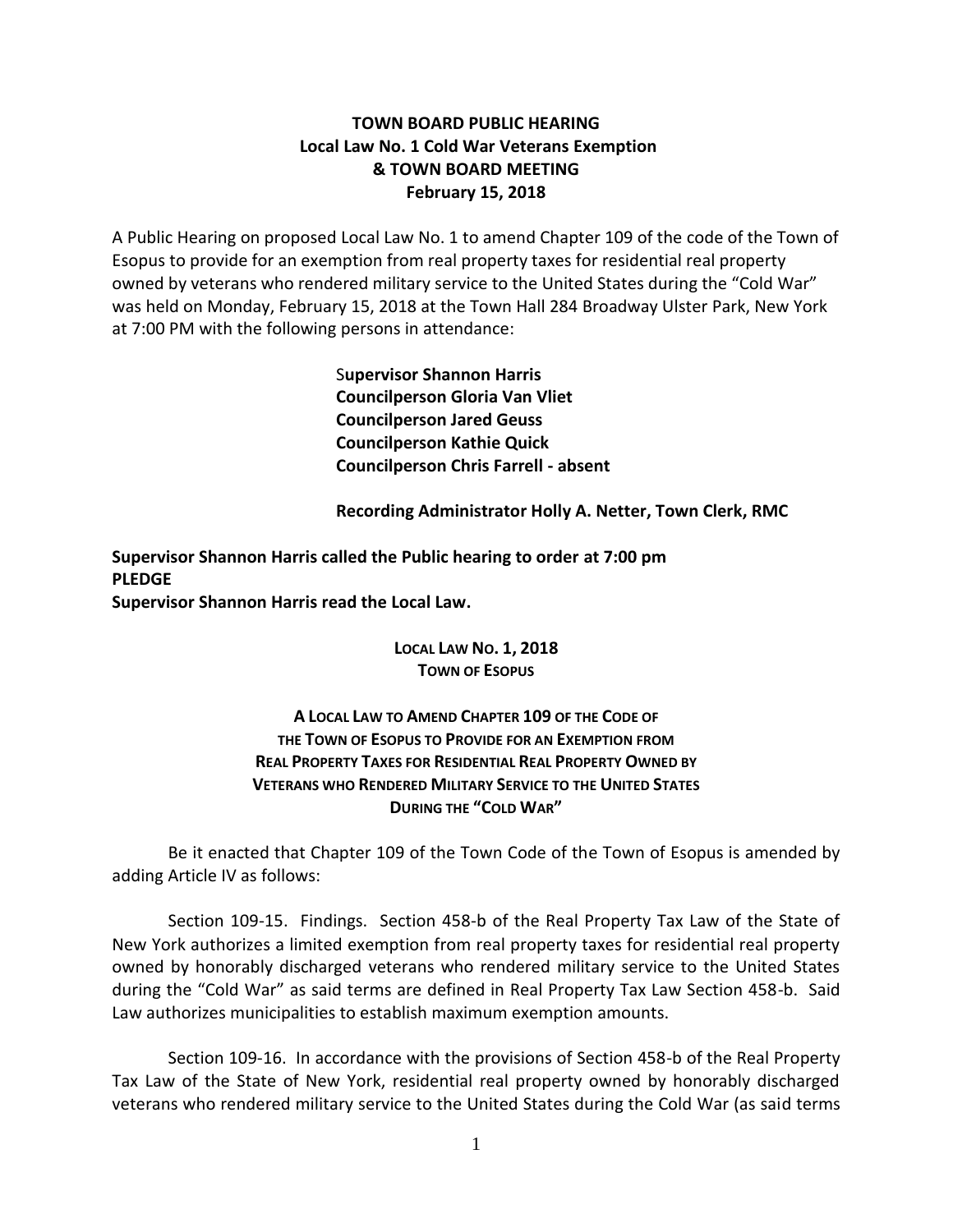are defined in Real Property Tax Law Section 458-b) shall be exempt from Town taxation to the extent set forth below:

Section 109-17. The maximum exemptions allowable from Town real property taxation pursuant to Section 458-b of the Real Property Tax Law shall be 15 percent of the assessed value of said real property; provided however that said exemption shall not exceed \$45,000 or the product of \$45,000 multiplied by the latest State Equalization Rate for the Town of Esopus.

Section 109-18. The exemption set forth in this local law shall remain in effect indefinitely or until such time as it is revoked by local law, or until authorizing State legislation requires modification.

Section 109-19. This Local Law shall take effect immediately upon filing same with the New York State Secretary of State.

### **Public Comment:**

A general question was asked for the time line of the Cold War. Cold War period runs from 1941- 1991.

\*\*The above Local Law No. 1 was introduced on 2/6/18 and all Board members received a hand delivered copy of Local Law No. 1 prior to the meeting on 2/6/18. A Public Hearing Notice was published in the Daily Freeman on February 8, 2018.

# **A MOTION WAS MADE BY SUPERVISOR SHANNON HARRIS TO CLOSE THE PUBLIC HEARING AT 7:10 PM AND SECONDED BY COUNCILPERSON JARED GEUSS. ALL MEMBERS PRESENT WERE IN FAVOR. MOTION CARRIED.**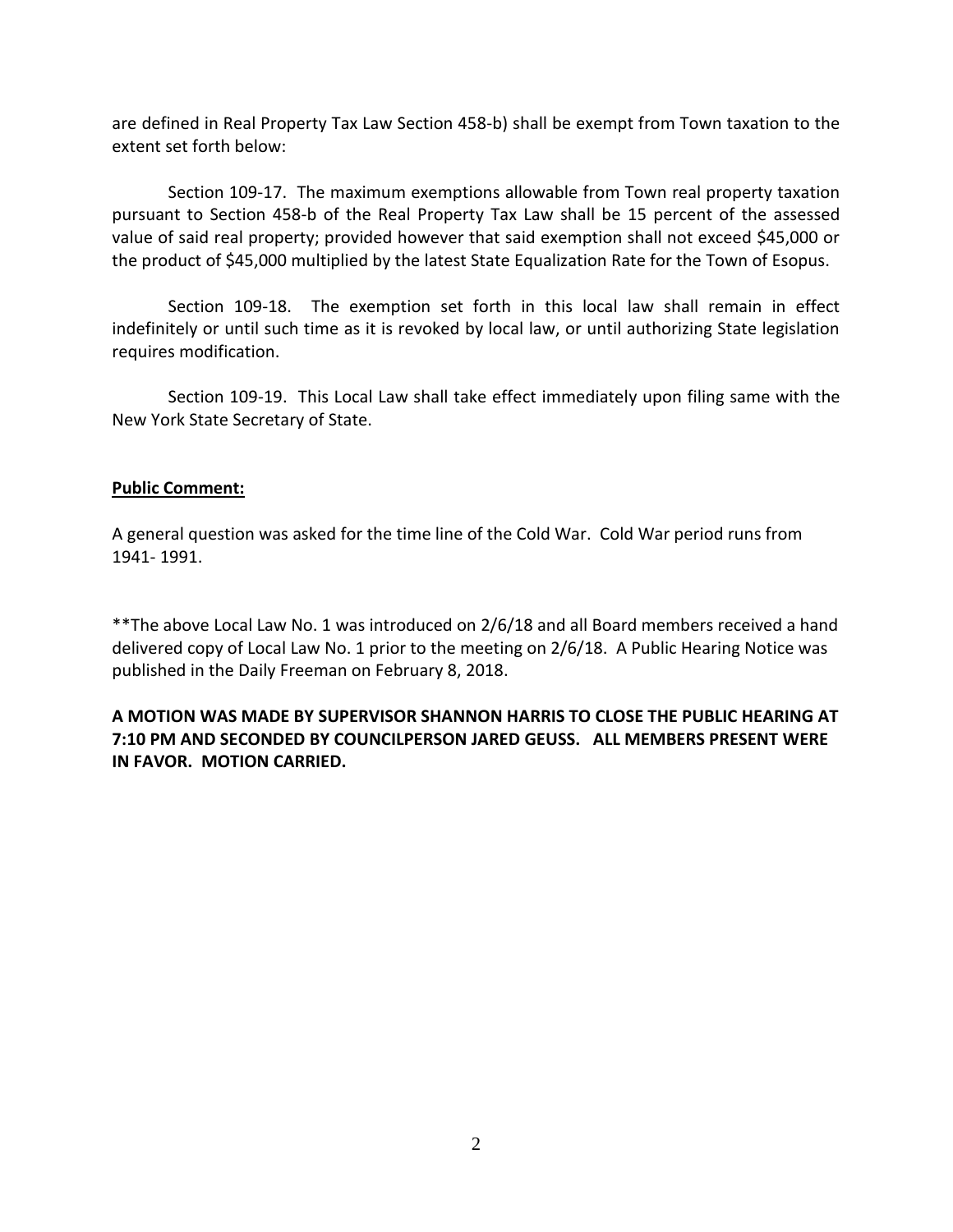A regularly scheduled Town Board Meeting was held on Thursday, February 15, 2018 in the Town Hall, 284 Broadway, Ulster Park, NY with the following persons in attendance:

> S**upervisor Shannon Harris Councilperson Gloria Van Vliet Councilperson Jared Geuss Councilperson Kathie Quick Councilperson Chris Farrell – arrived 7:15pm**

**Administrative Recorder: Holly A. Netter, Town Clerk, RMC**

**Supervisor Shannon Harris called the Meeting to order at 7:10 PM.** 

**PUBLIC COMMENT – none**

# **MOTION TO ADOPT LOCAL LAW No. 1 2018 "Cold War" Veterans Exemption**

**A MOTION WAS MADE BY SUPERVISOR HARRIS TO AMEND CHAPTER 109 OF THE CODE OF THE TOWN OF ESOPUS TO PROVIDE FOR AN EXEMPTION FROM REAL PROPERTY TAXES FOR RESIDENTIAL REAL PROPERTY OWNED BY VETERANS WHO RENDERED MILITARY SERVICE TO THE UNITED STATES DURING THE COLD WAR AS DETAILED IN THE PUBLIC HEARING HELD PRIOR TO THIS REGULARLY SCHEDULED MEETING. THIS LOCAL LAW WILL TAKE EFFECT IMMEDIATELY UPON FILING SAME WITH THE NEW YORK STATE SECRETARY OF STATE. THE MOTION WAS SECONDED BY COUNCILPERSON JARED GEUSS. ALL MEMBERS PRESENT WERE IN FAVOR. COUNCILPERSON FARRELL WAS NOT IN ATTENDENCE FOR THE VOTE.**

# **ANNUAL CASH AUDIT**

The annual cash audit per the unified court system Section 2019–A was completed by Brian Pickard, CPA. All records were found to be accurate and in compliance.

# **UPDATES**

**Tax Collector**, Bernice McNierney, gave the status of tax collection for the year 2018. The 2018 tax warrant is \$9,066,548.09. Collection has been running smooth. As of February 13, 2018 the amount of unpaid taxes was \$1,835,069.45. Prepaid taxes were accepted for one day on December 29, 2017.

**BQ Energy** is proceeding with the MOU which was signed last fall. The question of how the power will be sold to people will need to be discussed and the annual lease rate needs to be negotiated. Research needs to be done on how much energy the 2 mw will produce so we can negotiate a price for the lease. There is a priority to sell the power to Town residents and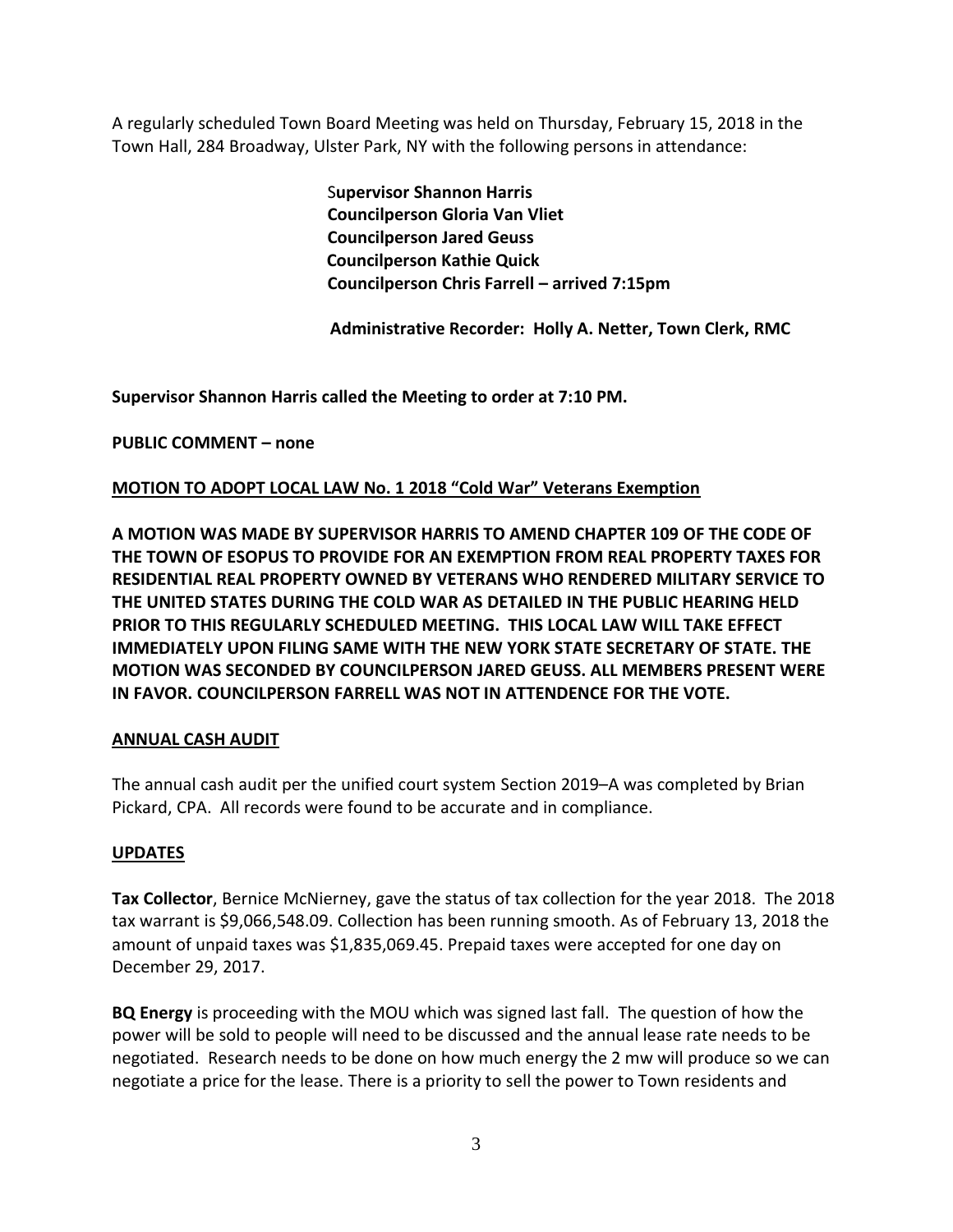Vassar College. There needs to be clarification on how the installments will work. BQ will be invited to the next workshop meeting.

**Computer system** – Server upgrade will begin over the President's weekend.

**Hudson River Drinking Water – Informational Workshop** for the Town of Esopus residents will be held March  $5^{th}$ , 4pm – 6pm at the Esopus Town Hall Community Center. All residents are encouraged to attend. The meeting will be published in the Daily Freeman.

There was a wonderful response to the RFQ that was sent out from the Comprehensive Plan Committee for a consultant. Supervisor Harris and Councilperson Jared Geuss will begin reviewing the proposals tomorrow.

Councilperson Quick reported the Environmental Board was making headway on the Climate Smart Community Pledge and two items need to be developed.

Councilperson Van Vliet reported internet was still needed at the Transfer Station to allow the processing of credit cards to be expedited. Town Clerk, Holly Netter, has been working with several venders to rectify the situation.

# **BUDGET ADJUSTMENTS**

**Be It Resolved, by** the Town Board of the Town of Esopus, County of Ulster as follows:

**Whereas,** the Town of Esopus has been presented with budget adjustments and the adjustments have been examined and approved by the Town Board.

**Therefore, Be It Resolved**, that the following budget adjustments be approved for payment:

# **BUDGET ADJUSTMENT FOR February 2018**

| AO. 0599.000 Fund Balance To | LI.5182.400 | \$23,880.00                              |
|------------------------------|-------------|------------------------------------------|
|                              | L2.5182.400 | \$2,695.00                               |
|                              | L3.5182.400 | \$3,585.00                               |
|                              | L4.5182.400 | \$5,522.00                               |
|                              |             | <b>Cover LED BULBS for Street Lights</b> |

**A MOTION WAS MADE TO APPROVE THE BUDGET ADJUSTMENTS.**

| <b>OFFERED BY:</b>  | <b>Councilperson Gloria Van Vliet</b> |
|---------------------|---------------------------------------|
| <b>SECONDED BY:</b> | <b>Councilperson Kathie Quick</b>     |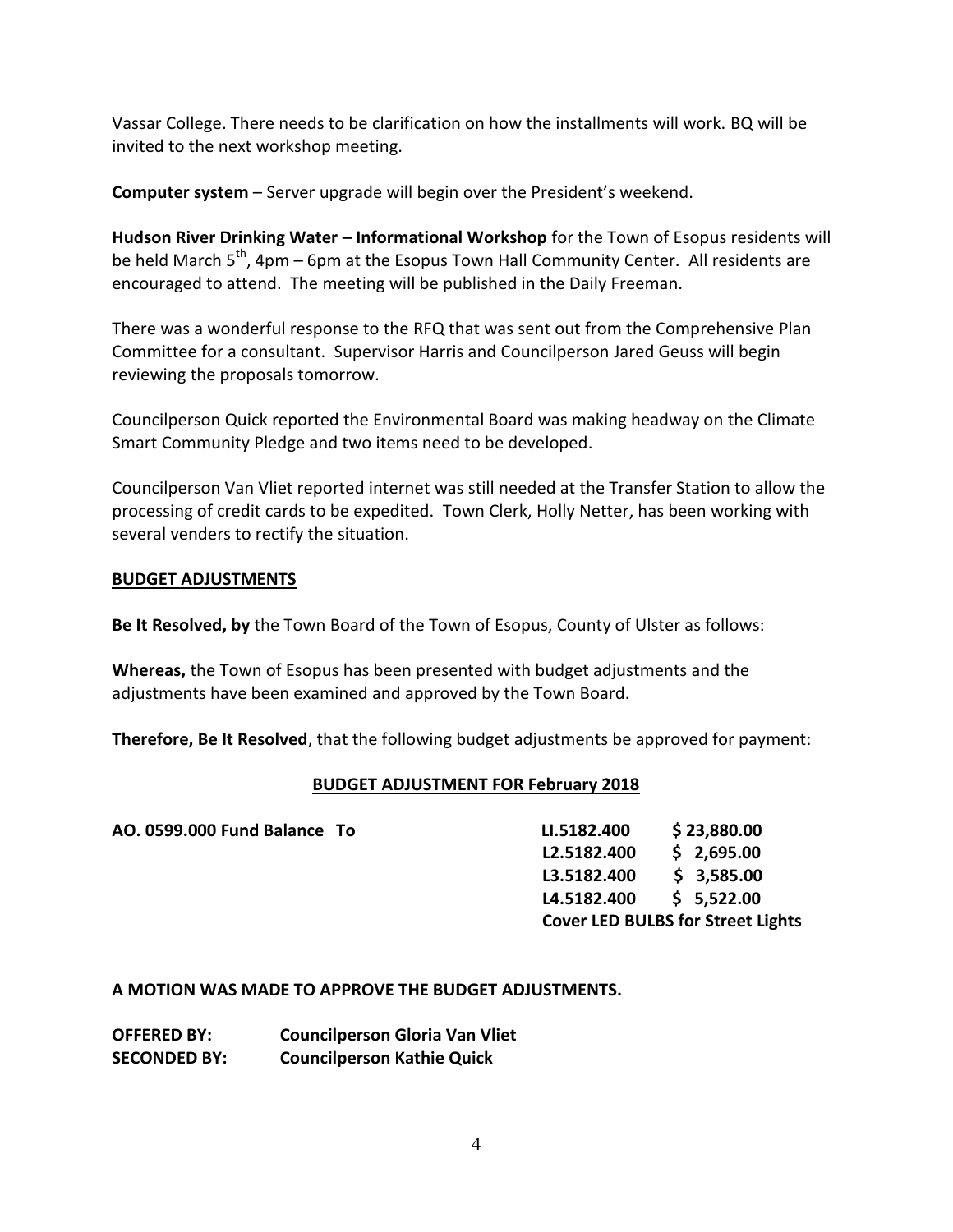| <b>Councilperson Gloria Van Vliet</b> | <b>AYE</b> |
|---------------------------------------|------------|
| <b>Councilperson Jared Geuss</b>      | <b>AYE</b> |
| <b>Councilperson Kathie Quick</b>     | <b>AYE</b> |
| <b>Councilperson Chris Farrell</b>    | <b>AYE</b> |
| <b>Supervisor Shannon Harris</b>      | <b>AYE</b> |

### **ALL TOWN BOARD MEMBERS PRESENT VOTED IN FAVOR. MOTION CARRIED.**

#### **RESOLUTION AUTHORIZING PAYMENT OF BILLS – FEBRUARY 2018**

**BE IT RESOLVED,** by the Town Board of the Town of Esopus, County of Ulster as follows:

**WHEREAS,** the Town of Esopus has been presented with vouchers for payment and these vouchers have been examined and approved by the Town Board,

**THEREFORE, BE IT RESOLVED,** that the following vouchers be approved for payment**:** 

| <b>GENERAL FUND</b>         | 181013 - 181076 | \$<br>56,041.32 |
|-----------------------------|-----------------|-----------------|
|                             |                 |                 |
| <b>HIGHWAY FUND</b>         | 182004 - 182028 | \$<br>38,433.78 |
|                             |                 |                 |
| <b>STREET LIGHTS</b>        | 186001 - 186002 | \$<br>42,951.05 |
|                             |                 |                 |
| <b>PORT EWEN SEWER FUND</b> | 183003 - 183015 | \$<br>8,366.68  |
|                             |                 |                 |
| <b>PORT EWEN WATER FUND</b> | 184005 - 184036 | 38,360.64<br>\$ |
|                             |                 |                 |
| <b>TOTAL</b>                |                 | 184,153.47      |

**A MOTION WAS MADE TO APPROVE THE PAYMENT OF VOUCHERS.**

**OFFERED BY: Councilperson Chris Farrell SECONDED BY: Councilperson Kathie Quick**

| <b>Councilperson Gloria Van Vliet</b> | <b>AYE</b> |
|---------------------------------------|------------|
| <b>Councilperson Jared Geuss</b>      | <b>AYE</b> |
| <b>Councilperson Kathie Quick</b>     | <b>AYE</b> |
| <b>Councilperson Chris Farrell</b>    | <b>AYE</b> |
| <b>Supervisor Shannon Harris</b>      | <b>AYE</b> |

**ALL TOWN BOARD MEMBERS PRESENT VOTED IN FAVOR. MOTION CARRIED.**